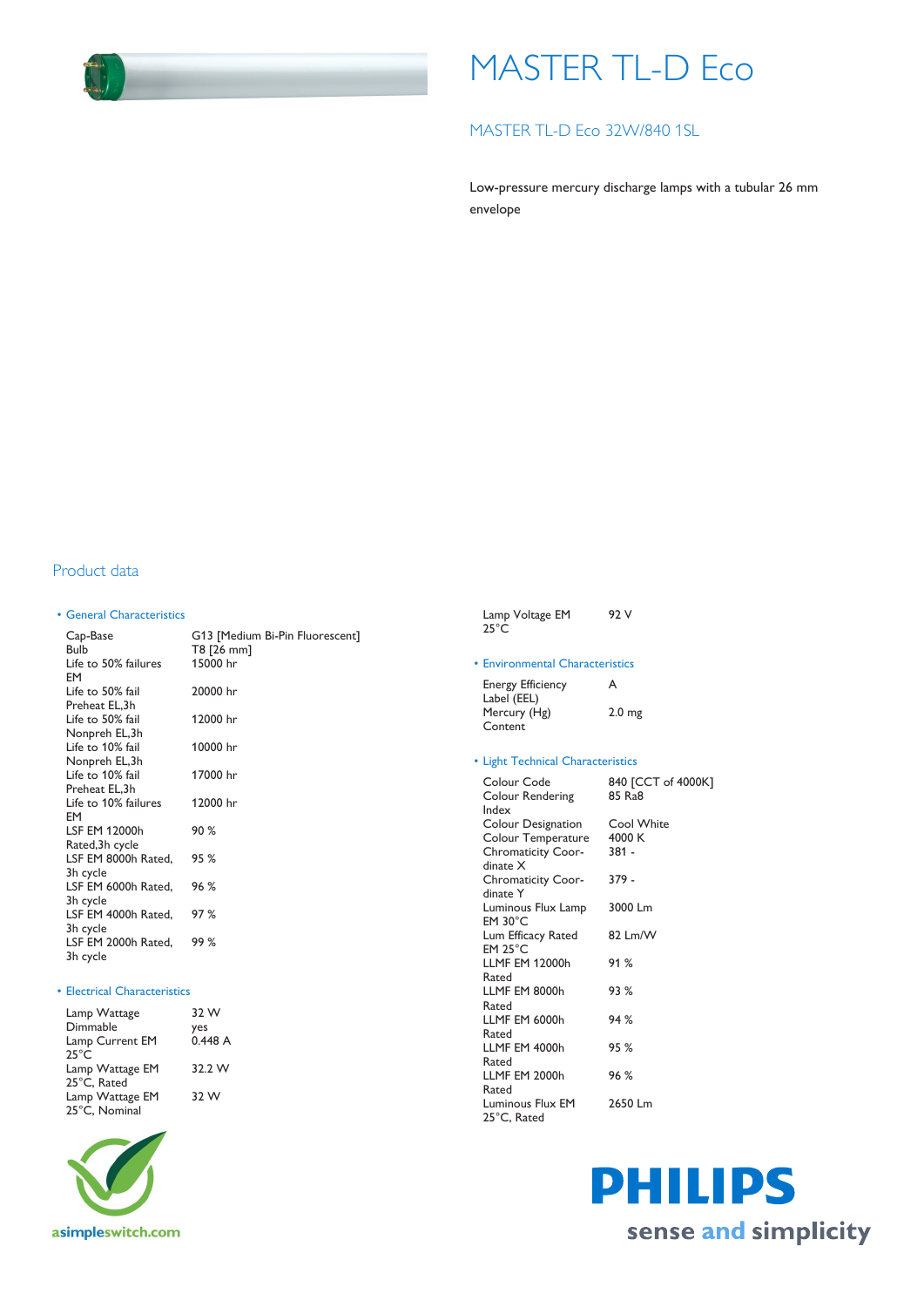# MASTER TL-D Eco

| Luminous Flux EM<br>25°C, Nominal<br>Design Temperature | 2650 Lm<br>30 C                                  | Full product code<br>Full product name<br>Order product name<br>Pieces per pack | 871150026462640<br>MASTER TL-D Eco 32W/840 1SL<br>MASTER TL-D Eco 32W/840 1SL/25 |
|---------------------------------------------------------|--------------------------------------------------|---------------------------------------------------------------------------------|----------------------------------------------------------------------------------|
| • Product Dimensions                                    |                                                  | Packing configuration<br>Packs per outerbox                                     | 25<br>25                                                                         |
| Base Face to Base<br>Face A                             | 1199.4 ( $max$ ) mm                              | Bar code on pack -<br>EAN <sub>1</sub>                                          | 8711500264626                                                                    |
| Insertion Length B<br>Overall Length C                  | 1204.1 (min), 1206.5 (max) mm<br>1213.6 (max) mm | Bar code on<br>outerbox - EAN3                                                  | 8711500264633                                                                    |
| Diameter D                                              | $28$ (max) mm                                    | Logistic code(s) -<br>12NC                                                      | 927921184023                                                                     |
| • Product Data                                          |                                                  | <b>ILCOS</b> code<br>Net weight per piece                                       | FD-32/40/1B-E-G13-26/1200<br>138.400 gr                                          |
| Order code                                              | 26462640                                         |                                                                                 |                                                                                  |

# Dimensional drawing

| P |  |
|---|--|
| C |  |

| Product                                      |  | A (Max) B (Min) B (Max) C (Max) D (Max) |      |
|----------------------------------------------|--|-----------------------------------------|------|
| TL-D Eco 32W/840 1199.4 1204.1 1206.5 1213.6 |  |                                         | - 28 |